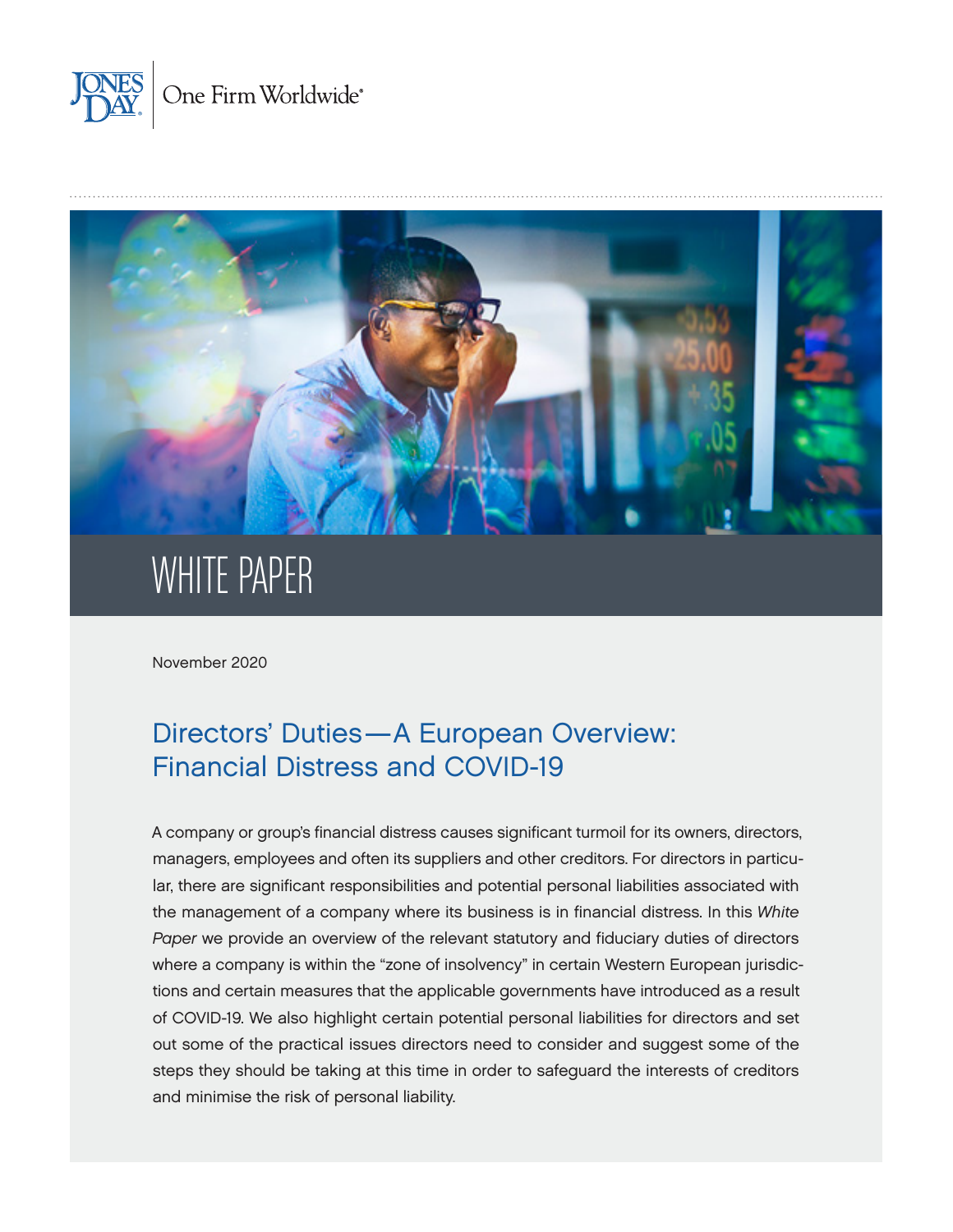## TABLE OF CONTENTS

| <b>JURISDICTION-BY-JURISDICTION SUMMARY OF DIRECTORS' DUTIES</b><br>IN THE ZONE OF INSOLVENCY <b>CONSUMERCY CONSUMERS</b>                                                                                                           |  |
|-------------------------------------------------------------------------------------------------------------------------------------------------------------------------------------------------------------------------------------|--|
| England & Wales <b>Manual According to the Contract Office</b> of the Contract of the Contract of the Contract of the Contract of the Contract of the Contract of the Contract of the Contract of the Contract of the Contract of t |  |
|                                                                                                                                                                                                                                     |  |
|                                                                                                                                                                                                                                     |  |
|                                                                                                                                                                                                                                     |  |
|                                                                                                                                                                                                                                     |  |
|                                                                                                                                                                                                                                     |  |
|                                                                                                                                                                                                                                     |  |
|                                                                                                                                                                                                                                     |  |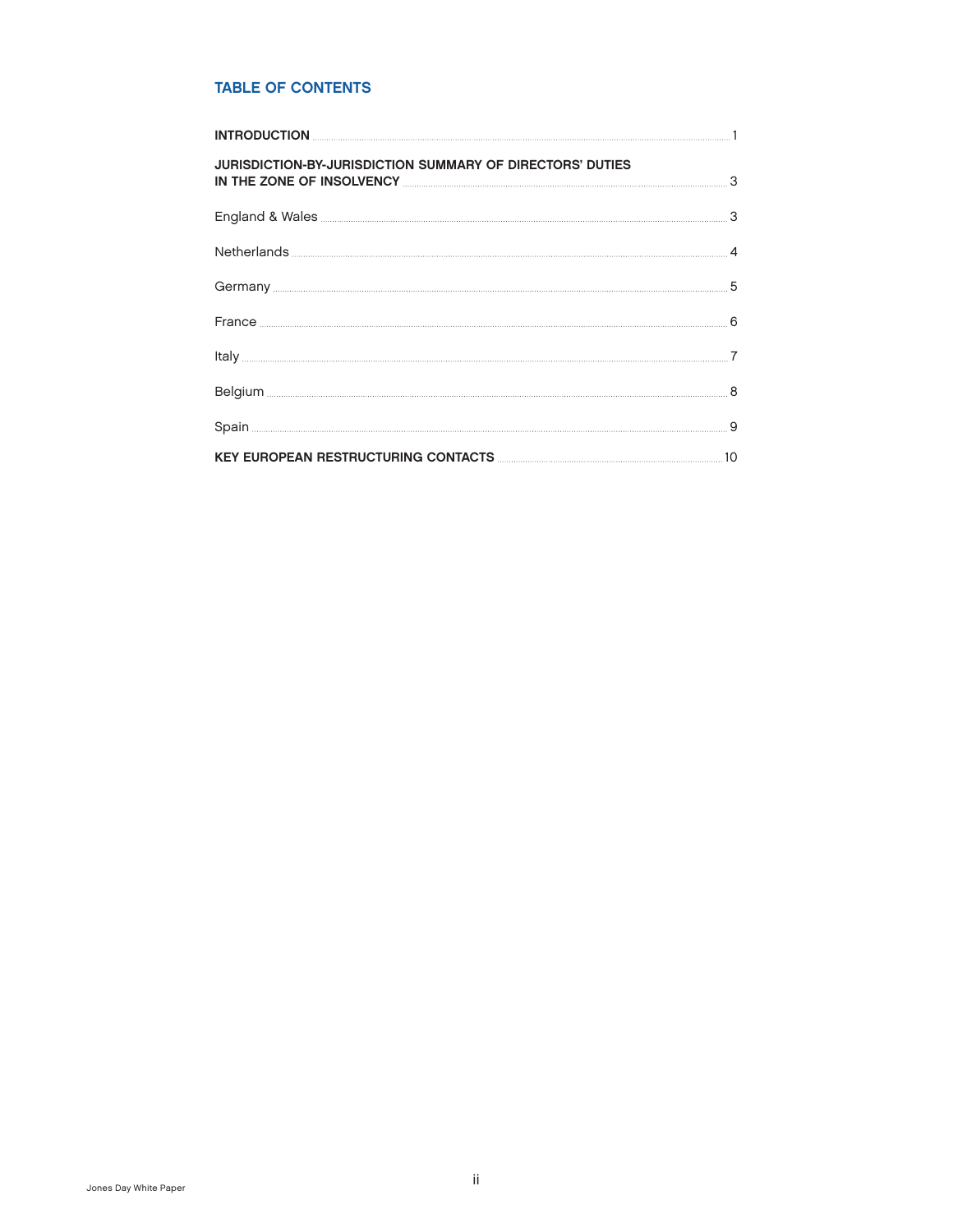#### <span id="page-2-0"></span>**INTRODUCTION**

A company or group's financial distress causes significant turmoil for its owners, directors, managers, employees and often its suppliers and other creditors. For directors in particular, there are significant responsibilities and potential personal liabilities associated with the management of a company where its business is in financial distress. In this White Paper we provide an overview of the relevant statutory and fiduciary duties of directors where a company is within the "zone of insolvency" in certain Western European jurisdictions and certain measures that the applicable governments have introduced as a result of COVID‑19. We also highlight certain potential personal liabilities for directors and set out some of the practical issues directors need to consider and suggest some of the steps they should be taking at this time in order to safeguard the interests of creditors and minimise the risk of personal liability.

A director's primary duty is to act in the interests of the company of which he/she is a director. For a solvent company, that translates broadly into acting in the interests of the shareholders as a whole. However, when a company enters into the "zone of insolvency", the situation is much less clear. In England and Wales, Netherlands, France and Belgium, the change in duty is significant and requires directors to act in the best interest of the company's creditors as a general body. However, in Spain, Italy and Germany, the position is more subtle, and whilst directors need to have regard to the interest of creditors, the primary duty of a director remains to act in the best interests of its shareholders.

There are other differences in relation to the timing of formal insolvency proceedings. In Germany, France, Belgium and Spain, directors are required to file for insolvency within certain prescribed time periods. In England and Wales, Netherlands, Germany, France, Italy, Belgium and Spain, directors could be subject to criminal sanction in the event that they fail to discharge their duties appropriately.

Where directors fail to discharge their duties, they could be subject to a claim for damages or at risk of personal liability for the debts of the company. In order to minimise the risk of personal liability, directors need to ensure that they are performing their duties in a manner consistent with the relevant local law requirements.

In many jurisdictions, governments have either introduced a temporary suspension of certain directors' duties and/or suspended the requirement to file for insolvency as a result of financial distress related to COVID‑19.

#### FAQs

Before setting out the jurisdiction by jurisdiction analysis, we have set out below some of the frequently asked questions that directors may have.

#### What is the meaning of "insolvency"?

There is no universal definition of insolvency, and the meaning of this term will vary across jurisdictions. Insolvency is determined on a case-by-case basis and in practice can be a complex exercise. For instance, in the United Kingdom and in Germany, insolvency is considered on both a cash flow and/or a balance sheet basis whereas in Spain and Italy, a company is deemed insolvent if it is unable to pay its debts on a regular basis.

#### Who is a director?

In England and Wales, Netherlands, Germany, France, Italy, Belgium and Spain, for the purposes of determining liability, the law does not make any distinction between executive (i.e., employed) and non-executive directors regarding their duties to the company (and creditors), and in the insolvency context, non-executive directors have the same duties and attract the same liability as executive directors. Further liability can be incurred by both those directors who have been formally appointed as well as shadow directors (i.e., those people in accordance with whose directions or instructions the directors of the company are accustomed to act).

# Do the duties of directors differ in respect of group companies?

No. England and Wales, Netherlands, Germany, France, Italy and Spain do not recognise a "group" company for the purposes of directors' duties (in Belgium, the interests of the group can be taken into account subject to certain conditions). Typically, a director is bound only to promote the success of the company in respect of which he/she has been appointed. The director cannot make decisions that benefit other "group" companies (for example, the parent) if such decisions will prejudice the creditors of the company over which they are appointed. Clearly, this can cause issues for common directors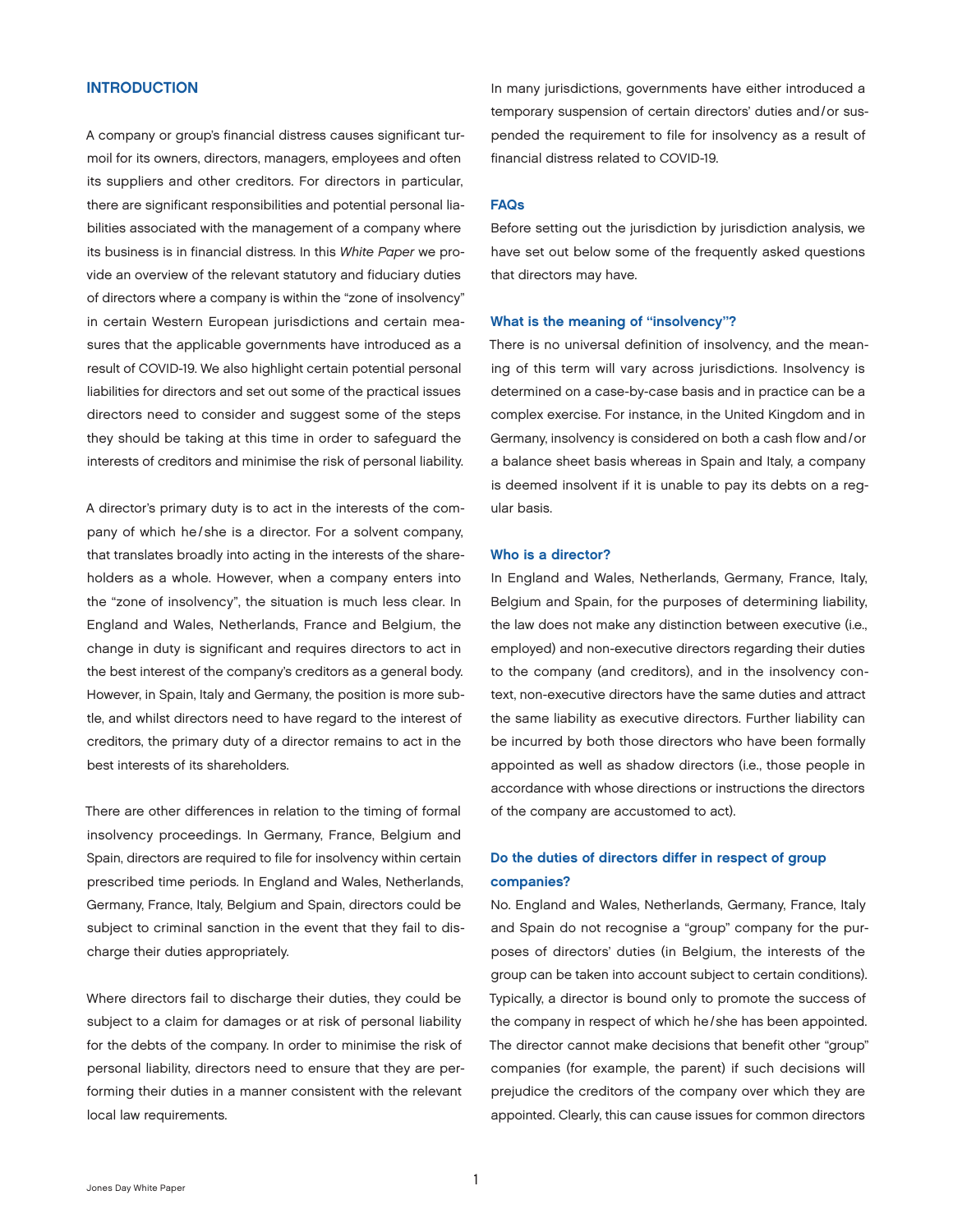in a "group" where directors have to avoid any conflict of interest and/or where a sponsor or other financial investor has a director on the board of its portfolio or investee company. Where a conflict of interest does arise, directors should ensure that they take legal advice as to how best to navigate any such conflict of interest at the relevant time.

# Are there any restrictions on the transactions a company can enter into in the event of financial distress?

Yes. In England and Wales, Netherlands, Germany, France, Italy, Belgium and Spain, in the event of the insolvency of a company, certain transactions entered into by a company prior to its insolvency could be subject to claw-back, such as dividend payments, preferential payments to creditors, the sale of assets at an undervalue or the grant of security. Again, the relevant statutory provisions vary across jurisdictions and therefore directors should ensure that they are fully aware as to the types of transactions which could be subject to challenge. Typically, if a director has entered into a transaction which is subject to claw-back, this could result in personal liability for the director as well as potential director disqualification. In some jurisdictions, these transactions are only subject to challenge by the company itself or by the insolvency practitioner appointed. In other jurisdictions, creditors prejudiced by a relevant transaction may have a direct claim against the directors. Further information as to the types of transactions which could be subject to challenge is available upon request.

# What steps can a director take in order to minimise the risk of personal liability?

Directors must keep their company's financial position in these cases under continuous review and scrutiny and remember that the proper conclusion as to what to do may change quickly as events develop.

Directors must record the conclusions they reach when making decisions and the factors which affected their thinking, and when those conclusions are drawn, because liability is judged after an insolvent failure and with the benefit of hindsight.

There are many practical steps that should be initiated such as regular board meetings, taking legal advice (sometimes on an individual basis and from separate legal counsel), ensuring appropriate financial advice is up-to-date and that management accounts are acquired and making available suitable balance sheets and cash-flow forecasts.

Particular care should be taken with regard to intra-group transactions including cash pools, repayment of shareholder loans, the payment of dividends and any financial support provided to group companies which could be subject to clawback in the event of subsequent insolvency.

As a practical matter, directors should also ensure that they have suitable D&O insurance in place.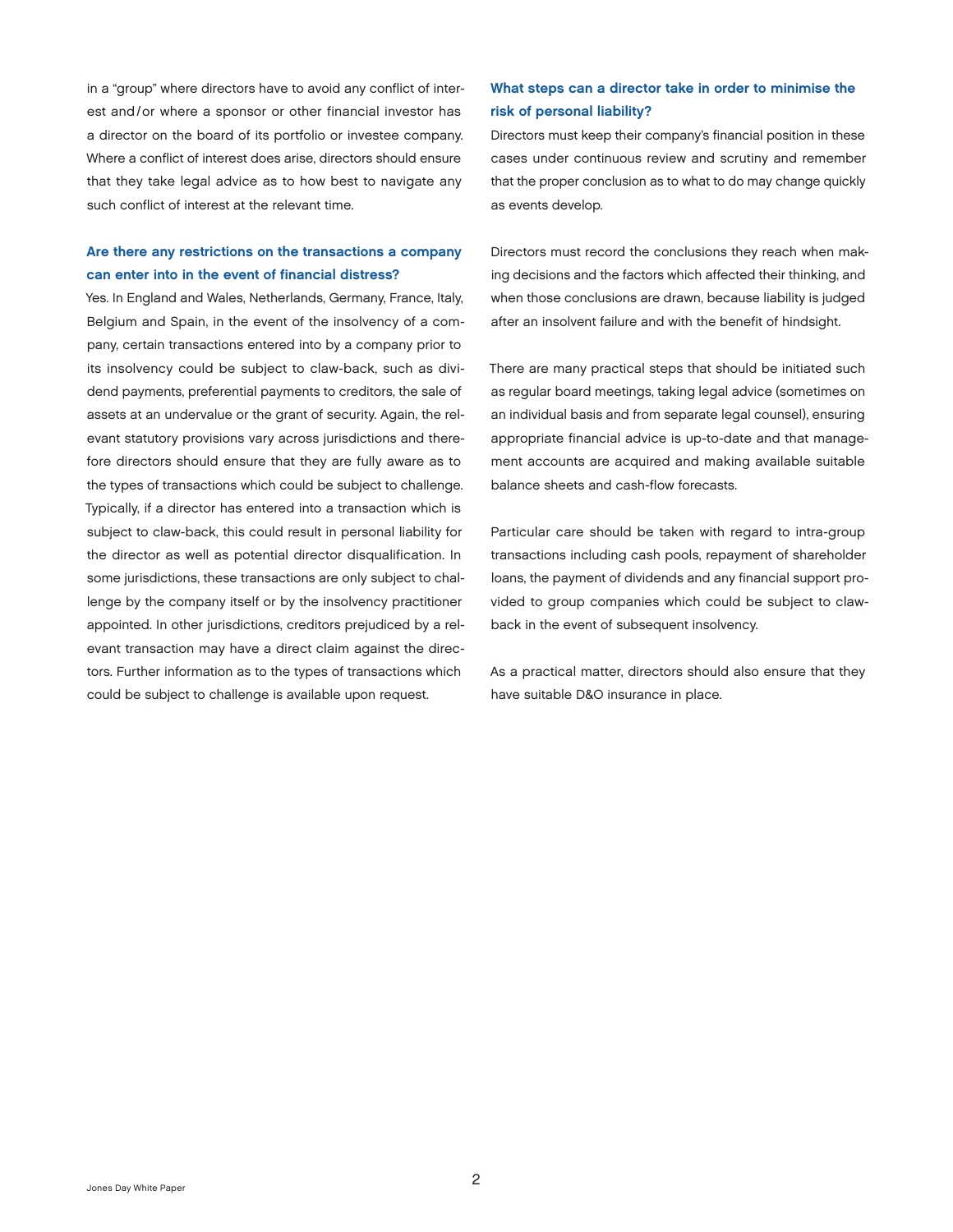# <span id="page-4-0"></span>JURISDICTION-BY-JURISDICTION SUMMARY OF DIRECTORS' DUTIES IN THE ZONE OF INSOLVENCY

Please find set out below a brief summary of the applicable insolvency rules relating to directors' duties for England and Wales, Netherlands, Germany, France, Italy, Belgium and Spain. The summary provides a generic overview only. Temporary measures introduced in light of the ongoing COVID‑19 situation are included in red text for ease of reference.

|                     | <b>Obligation to File for</b><br><b>Insolvency Proceedings</b><br><b>Within Statutory Time Period?</b>                                                                                              |                                                                                                                                                                                                                                                                                                                                                                                                                                                                                                                                                                                                                                                                                     |
|---------------------|-----------------------------------------------------------------------------------------------------------------------------------------------------------------------------------------------------|-------------------------------------------------------------------------------------------------------------------------------------------------------------------------------------------------------------------------------------------------------------------------------------------------------------------------------------------------------------------------------------------------------------------------------------------------------------------------------------------------------------------------------------------------------------------------------------------------------------------------------------------------------------------------------------|
| <b>Jurisdiction</b> | When is a Company Insolvent?                                                                                                                                                                        | <b>Personal Liability for Directors and Antecedent Transactions</b>                                                                                                                                                                                                                                                                                                                                                                                                                                                                                                                                                                                                                 |
| England &           | <b>No</b>                                                                                                                                                                                           | <b>Wrongful Trading</b>                                                                                                                                                                                                                                                                                                                                                                                                                                                                                                                                                                                                                                                             |
| Wales               | When is a Company Insolvent?<br>A company is insolvent when<br>it is "unable to pay its debts".<br>This test is satisfied when:<br>(i) a company is unable to pay<br>its debts as they fall due; or | A director may incur personal liability for wrongful trading if the com-<br>pany continues trading at a time when that director knew or ought rea-<br>sonably to have known that the company had no reasonable prospect<br>of avoiding an insolvent administration or liquidation and the director<br>failed to take every step with a view to minimising the potential loss to<br>the company's creditors.                                                                                                                                                                                                                                                                         |
|                     | (ii) the liabilities of a company<br>(including contingent and pro-<br>spective liabilities) exceed the<br>assets of a company.                                                                     | <b>COVID-19 Measures:</b> In response to the COVID-19 pandemic, the UK<br>Government temporarily altered the wrongful trading regime for direc-<br>tors of most companies from 1 March to 30 September 2020 pursuant to<br>the Corporate Insolvency and Governance Act 2020 ("CIGA"). The provi-<br>sions in CIGA operate by requiring that, if a company enters administra-<br>tion or liquidation and the directors are found liable for wrongful trading,<br>the court must assume that the directors were not liable for any worsen-<br>ing of the company's financial position during this six-month period. All<br>other obligations and duties continued to remain in force. |
|                     |                                                                                                                                                                                                     | <b>Misfeasance</b>                                                                                                                                                                                                                                                                                                                                                                                                                                                                                                                                                                                                                                                                  |
|                     |                                                                                                                                                                                                     | A director may incur personal liability if the director acts in breach of<br>any statutory or fiduciary duty.                                                                                                                                                                                                                                                                                                                                                                                                                                                                                                                                                                       |
|                     |                                                                                                                                                                                                     | <b>Antecedent Transactions</b>                                                                                                                                                                                                                                                                                                                                                                                                                                                                                                                                                                                                                                                      |
|                     |                                                                                                                                                                                                     | Certain transactions entered into by the company within certain time<br>periods could be subject to challenge in the event of subsequent insol-<br>vency. Examples include paying particular creditors with the intention of<br>putting such creditors in a better position in the event of the company's<br>insolvency or transferring assets at an undervalue.                                                                                                                                                                                                                                                                                                                    |
|                     |                                                                                                                                                                                                     | If directors act in breach of any of the above provisions, they could be<br>personally required to contribute toward the assets of the company<br>and/or be subject to disqualification proceedings.                                                                                                                                                                                                                                                                                                                                                                                                                                                                                |
|                     |                                                                                                                                                                                                     | Other                                                                                                                                                                                                                                                                                                                                                                                                                                                                                                                                                                                                                                                                               |
|                     |                                                                                                                                                                                                     | Fraudulent Trading: A director may incur personal (civil and criminal)<br>liability for fraudulent trading if, in the course of the administration or<br>liquidation of the company, any business is carried on with intent to<br>defraud creditors of the company or creditors of any other person,<br>or for any fraudulent purpose.                                                                                                                                                                                                                                                                                                                                              |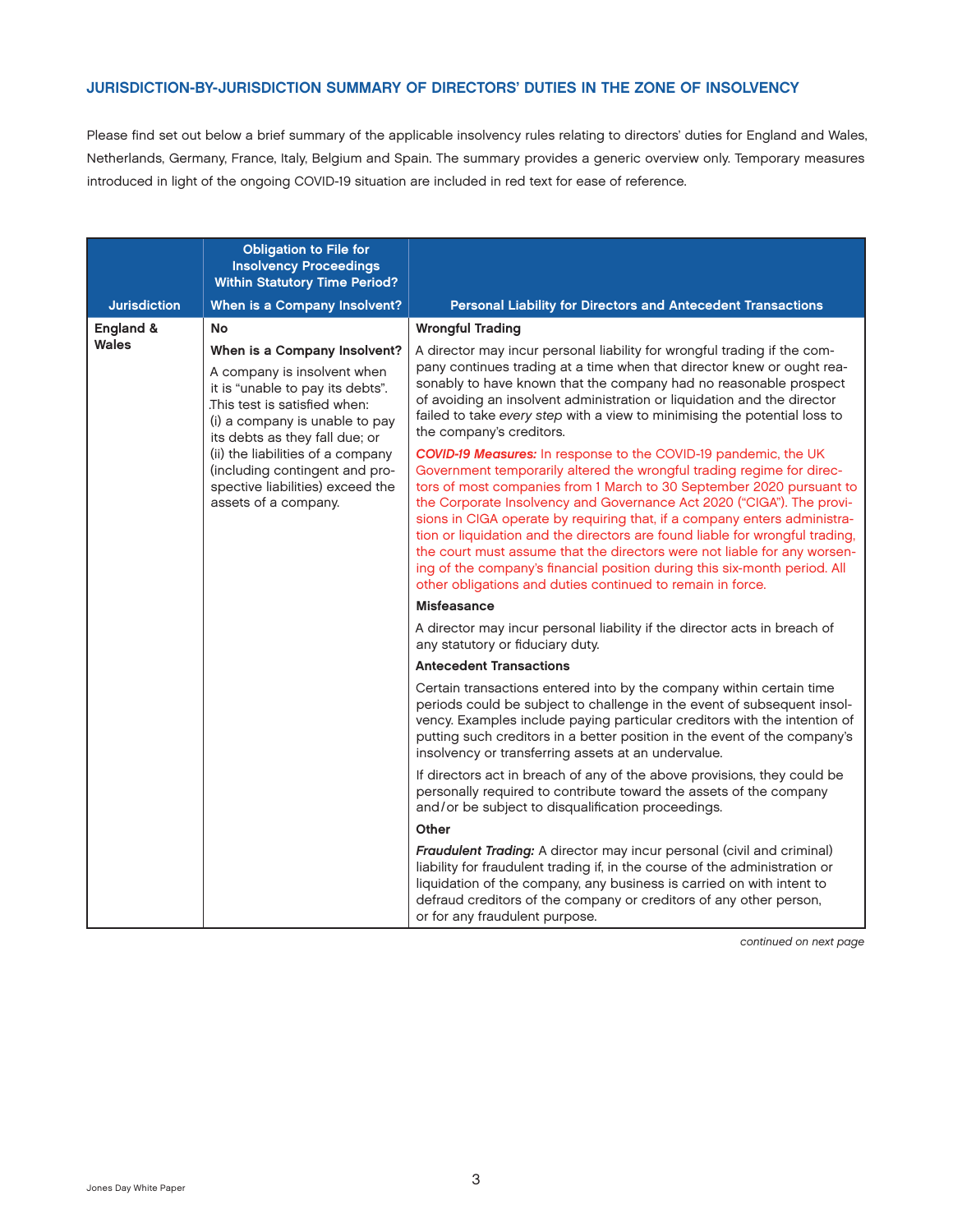<span id="page-5-0"></span>

|                     | <b>Obligation to File for</b><br><b>Insolvency Proceedings</b><br><b>Within Statutory Time Period?</b>                                                 |                                                                                                                                                                                                                                                                                                                                                                                                                                                                                                                                                                                                                                                                                                                                                      |
|---------------------|--------------------------------------------------------------------------------------------------------------------------------------------------------|------------------------------------------------------------------------------------------------------------------------------------------------------------------------------------------------------------------------------------------------------------------------------------------------------------------------------------------------------------------------------------------------------------------------------------------------------------------------------------------------------------------------------------------------------------------------------------------------------------------------------------------------------------------------------------------------------------------------------------------------------|
| <b>Jurisdiction</b> | When is a Company Insolvent?                                                                                                                           | <b>Personal Liability for Directors and Antecedent Transactions</b>                                                                                                                                                                                                                                                                                                                                                                                                                                                                                                                                                                                                                                                                                  |
| <b>Netherlands</b>  | No                                                                                                                                                     | <b>Wrongful Trading</b>                                                                                                                                                                                                                                                                                                                                                                                                                                                                                                                                                                                                                                                                                                                              |
|                     | When is a Company Insolvent?<br>There is no precise moment,<br>event or circumstance by<br>reference to which an obliga-<br>tion to make an insolvency | Directors can be personally liable for company liabilities that they incur<br>when they (should) know there is no reasonable prospect of avoiding<br>its insolvency. When this knowledge exists, directors can only incur<br>company liabilities that do not have a negative impact on the ability of<br>creditors to seek recovery.                                                                                                                                                                                                                                                                                                                                                                                                                 |
|                     | filinag arises under Dutch law.                                                                                                                        | <b>Misfeasance</b>                                                                                                                                                                                                                                                                                                                                                                                                                                                                                                                                                                                                                                                                                                                                   |
|                     | However, there are circum-<br>stances where it is in the<br>interest of directors to file for                                                          | Improper Performance of Duties: An action can be brought by the com-<br>pany against directors if the directors fulfilled their duties improperly,<br>and they can be "seriously blamed" for their performance.                                                                                                                                                                                                                                                                                                                                                                                                                                                                                                                                      |
|                     | insolvency in order to avoid<br>liability.                                                                                                             | Manifestly Improper Management: Each director is jointly and sever-<br>ally liable to the insolvent estate for the entire estate deficit if it can<br>be established that: (i) the board manifestly improperly performed its<br>duties; and (ii) it is likely that this was an important cause of the insol-<br>vency. If the directors fail to publish annual accounts or maintain proper<br>bookkeeping, manifestly improper management is assumed.                                                                                                                                                                                                                                                                                                |
|                     |                                                                                                                                                        | <b>COVID-19 Measures:</b> The Dutch legislator has adopted a measure alle-<br>viating the evidentiary presumption that a director has performed his<br>duties manifestly improperly if he fails to publish the annual accounts in<br>a timely manner. The director must be able to prove that the late pub-<br>lication was caused by COVID-19. This measure has retroactive effect<br>from 16 March 2019 and is valid until 1 September 2023.                                                                                                                                                                                                                                                                                                       |
|                     |                                                                                                                                                        | Criminal Liability: Directors can incur criminal liability if they commit<br>acts which prejudice creditors' recovery or if they do not comply with<br>their administrative duties. Criminal prosecution of directors is highly<br>uncommon but may lead to a fine or, in serious cases, imprisonment.                                                                                                                                                                                                                                                                                                                                                                                                                                               |
|                     |                                                                                                                                                        | <b>Antecedent Transactions</b>                                                                                                                                                                                                                                                                                                                                                                                                                                                                                                                                                                                                                                                                                                                       |
|                     |                                                                                                                                                        | Voluntary Legal Acts: Voluntary legal acts (i.e., not contractual or statu-<br>tory obligations) performed by the company may be annulled: (i) if the<br>legal act adversely affects the company's creditors; and (ii) unless the<br>legal act was performed for no consideration, both the company and<br>the counterparty knew, or should have known, that such an adverse<br>effect would be the result (the "knowledge test"). If the legal act was<br>performed in the year before the insolvency and the company was not<br>already legally bound to perform it before the start of the look-back<br>period, the knowledge test is presumed satisfied in certain cases, such<br>as in respect of legal acts performed between group companies. |
|                     |                                                                                                                                                        | Non-Voluntary Legal Acts: Non-voluntary legal acts (i.e., contractual or<br>statutory obligations) performed by the company may be annulled if:<br>(i) the party which benefited from the legal act knew that an insolvency<br>petition in respect of the company had already been filed; or (ii) the<br>legal act was the result of collusion between the company and the ben-<br>efitting party, to the detriment of other creditors. It is difficult to establish<br>collusion.                                                                                                                                                                                                                                                                   |
|                     |                                                                                                                                                        | Other                                                                                                                                                                                                                                                                                                                                                                                                                                                                                                                                                                                                                                                                                                                                                |
|                     |                                                                                                                                                        | Inability to Pay Taxes: When it becomes clear that a company is no lon-<br>ger able to pay certain taxes, each director of the company is required<br>to file with the tax authorities a statement of the company's inability to<br>pay (melding betalingsonmacht). If no such statement is filed, directors<br>may be held personally liable for payment of those taxes.                                                                                                                                                                                                                                                                                                                                                                            |
|                     |                                                                                                                                                        | <b>COVID-19 Measures:</b> Companies are allowed to request a deferment<br>on the payment of certain taxes until 31 December 2020. Requests for<br>deferment may be submitted until 1 January 2021. Such a request can<br>also qualify as a statement of the company's inability to pay.                                                                                                                                                                                                                                                                                                                                                                                                                                                              |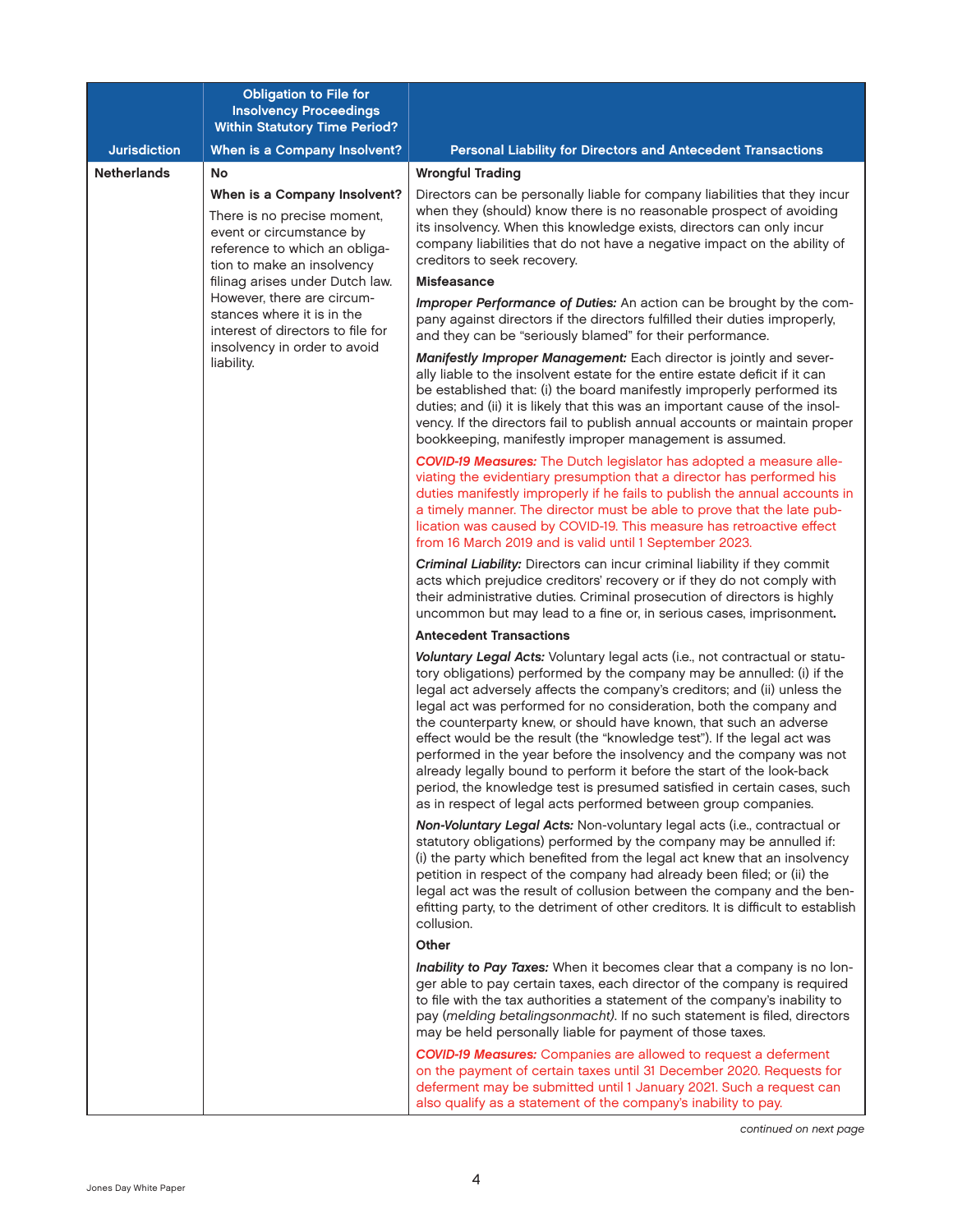<span id="page-6-0"></span>

|                                                                                                                                                                                                                                                                                                                                                                                                                                                                                                                                                                                                                                                                                     | <b>Obligation to File for</b><br><b>Insolvency Proceedings</b><br><b>Within Statutory Time Period?</b>                                                                                                                                                                                                                                                                                                                                                          |                                                                                                                                                                                                                                                                                                                                                                                                                                                                                                                                                                                                                                                                                   |
|-------------------------------------------------------------------------------------------------------------------------------------------------------------------------------------------------------------------------------------------------------------------------------------------------------------------------------------------------------------------------------------------------------------------------------------------------------------------------------------------------------------------------------------------------------------------------------------------------------------------------------------------------------------------------------------|-----------------------------------------------------------------------------------------------------------------------------------------------------------------------------------------------------------------------------------------------------------------------------------------------------------------------------------------------------------------------------------------------------------------------------------------------------------------|-----------------------------------------------------------------------------------------------------------------------------------------------------------------------------------------------------------------------------------------------------------------------------------------------------------------------------------------------------------------------------------------------------------------------------------------------------------------------------------------------------------------------------------------------------------------------------------------------------------------------------------------------------------------------------------|
| <b>Jurisdiction</b>                                                                                                                                                                                                                                                                                                                                                                                                                                                                                                                                                                                                                                                                 | When is a Company Insolvent?                                                                                                                                                                                                                                                                                                                                                                                                                                    | <b>Personal Liability for Directors and Antecedent Transactions</b>                                                                                                                                                                                                                                                                                                                                                                                                                                                                                                                                                                                                               |
| Germany                                                                                                                                                                                                                                                                                                                                                                                                                                                                                                                                                                                                                                                                             | Yes $-$ within a maximum period<br>of three weeks of becom-<br>ing insolvent (i.e., the occur-<br>rence of illiquidity or (legal)<br>over-indebtedness).                                                                                                                                                                                                                                                                                                        | <b>Wrongful Trading</b><br>Failure to comply with the requirement to file for insolvency within the<br>specified time is a criminal offence and may trigger personal liability for<br>the managing directors (there will be no such liability where the obliga-<br>tion to file for insolvency is suspended).                                                                                                                                                                                                                                                                                                                                                                     |
|                                                                                                                                                                                                                                                                                                                                                                                                                                                                                                                                                                                                                                                                                     | <b>COVID-19 Measures: The</b><br>requirement to file for insol-                                                                                                                                                                                                                                                                                                                                                                                                 | <b>Misfeasance</b>                                                                                                                                                                                                                                                                                                                                                                                                                                                                                                                                                                                                                                                                |
|                                                                                                                                                                                                                                                                                                                                                                                                                                                                                                                                                                                                                                                                                     | vency was suspended<br>between 1 March 2020 and<br>30 September 2020 where a<br>company was either illiquid<br>or over-indebted and the<br>company's critical financial<br>situation was caused by the<br>COVID-19 crisis. This suspen-<br>sion has been extended                                                                                                                                                                                               | The managing directors are liable for any payments made after the<br>occurrence of illiquidity of the company, unless they can prove they<br>were made in accordance with the standard of care of a prudent direc-<br>tor. Further, if the managing directors can prove that the payments cre-<br>ated real value for the company, such payments are unlikely to trigger<br>any liability. Managing directors are also liable for any payments made<br>to direct or indirect shareholders if such payments necessarily resulted<br>in the illiquidity of the company, unless this result would have been<br>unforeseeable by a person acting with the care of a prudent director. |
|                                                                                                                                                                                                                                                                                                                                                                                                                                                                                                                                                                                                                                                                                     | until 31 December 2020 (the<br>"Suspension Period"), but only<br>applies to companies that are                                                                                                                                                                                                                                                                                                                                                                  | COVID-19 Measures: Any payment made in the ordinary course of busi-<br>ness during the Suspension Period is deemed to be in accordance with<br>the standard of care of a prudent director.                                                                                                                                                                                                                                                                                                                                                                                                                                                                                        |
|                                                                                                                                                                                                                                                                                                                                                                                                                                                                                                                                                                                                                                                                                     | over-indebted (and not illiquid).                                                                                                                                                                                                                                                                                                                                                                                                                               | <b>Antecedent Transactions</b>                                                                                                                                                                                                                                                                                                                                                                                                                                                                                                                                                                                                                                                    |
| When is a Company Insolvent?<br>A company is illiquid (cash<br>flow test) if it does not have<br>sufficient cash to pay its debts<br>as they fall due.<br>A company is legally over-<br>indebted (balance sheet test)<br>if its total liabilities exceed its<br>total assets and the company<br>does not have a positive going<br>concern prognosis (i.e., there<br>is a chance of only 50% or<br>less that the company will be<br>able to pay its debts in the<br>current business year and the<br>subsequent business year).<br>Such prognosis is usually<br>prepared by external advisors<br>in the form of a comprehen-<br>sive restructuring opinion<br>(Sanierungsgutachten). |                                                                                                                                                                                                                                                                                                                                                                                                                                                                 | An insolvency administrator may seek to claw-back payments made, or<br>assets transferred, by the company during the period of up to four years<br>prior to the filing for insolvency (the look-back period is extended to up<br>to 10 years in exceptional circumstances that border on fraud). Any such<br>claw-back is a risk for the counterparty of the company (payee, trans-<br>feree, etc.), but not so much for the managing directors of the company<br>(unless the payment/transfer constitutes a criminal offence or otherwise<br>triggers civil law liability).                                                                                                      |
|                                                                                                                                                                                                                                                                                                                                                                                                                                                                                                                                                                                                                                                                                     | COVID-19 Measures: It will not be considered disadvantageous to credi-<br>tors for the company to: (i) make repayments by 30 September 2023<br>on loans advanced during the Suspension Period (including share-<br>holder loans); and (ii) pledge collateral during the Suspension Period.<br>These measures reduce the risk that such transactions will be clawed<br>back from creditors and/or shareholders if the company subsequently<br>becomes insolvent. |                                                                                                                                                                                                                                                                                                                                                                                                                                                                                                                                                                                                                                                                                   |
|                                                                                                                                                                                                                                                                                                                                                                                                                                                                                                                                                                                                                                                                                     |                                                                                                                                                                                                                                                                                                                                                                                                                                                                 | Shareholder loans to the company during the Suspension Period will<br>not be equitably subordinated in insolvency proceedings applied for by<br>30 September 2023 (this does not apply to the grant of collateral). This<br>may simplify, and reduce the risks for shareholders involved in, share-<br>holder financings.                                                                                                                                                                                                                                                                                                                                                         |
|                                                                                                                                                                                                                                                                                                                                                                                                                                                                                                                                                                                                                                                                                     |                                                                                                                                                                                                                                                                                                                                                                                                                                                                 | During the Suspension Period, any: (i) payment of due debt claims;<br>(ii) grant of previously agreed collateral; (iii) grant of comparable col-<br>lateral; (iv) reduction in payment terms; or (v) assignment of claims in<br>lieu of payment will only to a very limited extent be subject to claw-back,<br>which reduces the risk to creditors (existing and new) and other third<br>parties continuing business with the company (e.g., suppliers, landlords,<br>leasing parties, etc.).                                                                                                                                                                                     |
|                                                                                                                                                                                                                                                                                                                                                                                                                                                                                                                                                                                                                                                                                     |                                                                                                                                                                                                                                                                                                                                                                                                                                                                 | Other                                                                                                                                                                                                                                                                                                                                                                                                                                                                                                                                                                                                                                                                             |
|                                                                                                                                                                                                                                                                                                                                                                                                                                                                                                                                                                                                                                                                                     |                                                                                                                                                                                                                                                                                                                                                                                                                                                                 | Net Asset Value Test: If the company's net assets fall below 50% of its<br>registered share capital, the managing directors must call a sharehold-<br>ers' meeting without undue delay. Failure to comply is a criminal offence.                                                                                                                                                                                                                                                                                                                                                                                                                                                  |
|                                                                                                                                                                                                                                                                                                                                                                                                                                                                                                                                                                                                                                                                                     |                                                                                                                                                                                                                                                                                                                                                                                                                                                                 | <b>Capital Maintenance Rules:</b> As a general rule, company assets that are<br>required to maintain its registered share capital should not be distrib-<br>uted to shareholders. Exceptions include: (i) repaying shareholder loans;<br>and (ii) fulfilling claims arising from transactions that are commercially<br>equivalent to shareholder loans.                                                                                                                                                                                                                                                                                                                           |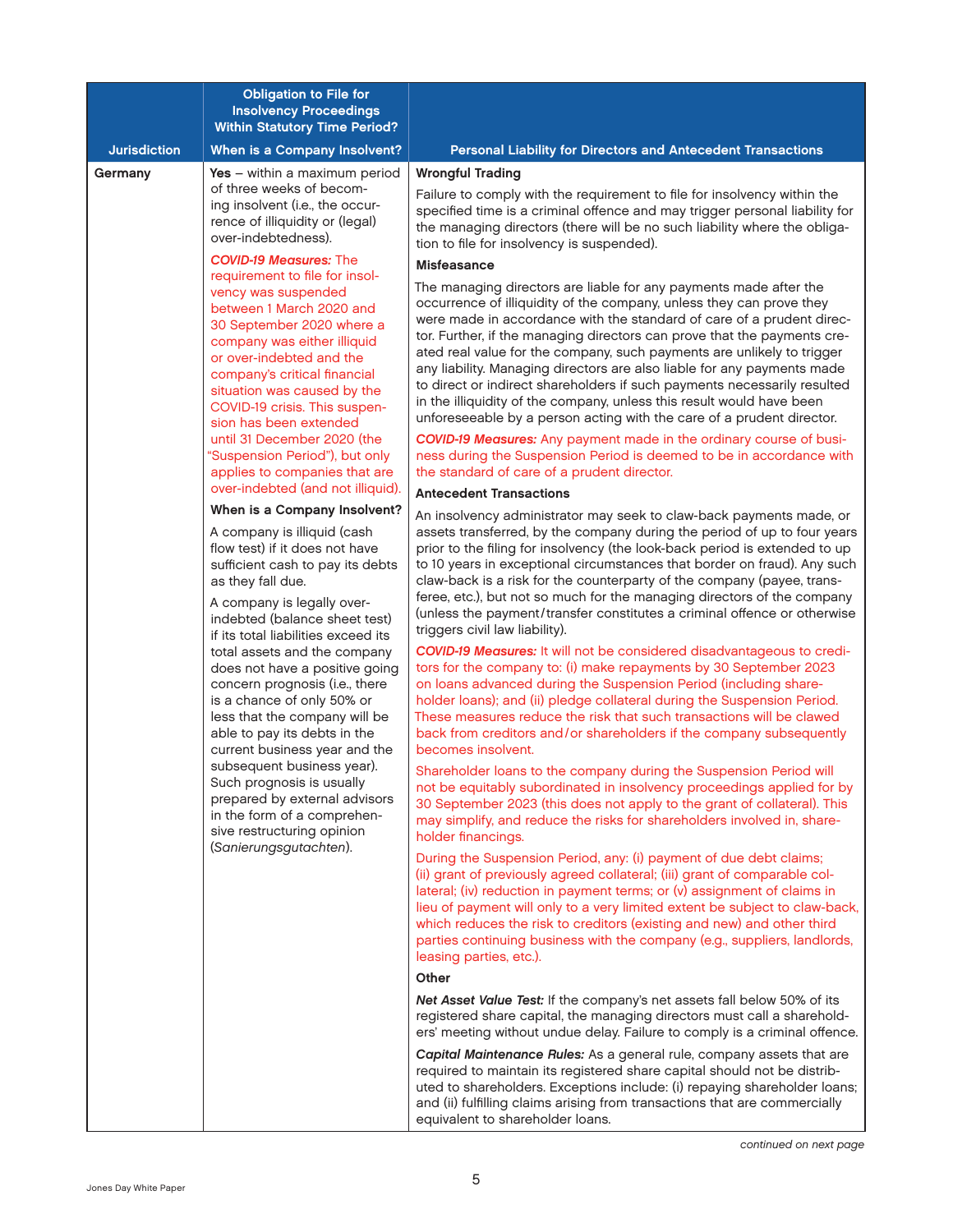<span id="page-7-0"></span>

|                                                                                                                                                                                                                                                                                                                                                                                                                                                                                                                                                                                                  | <b>Obligation to File for</b><br><b>Insolvency Proceedings</b><br><b>Within Statutory Time Period?</b>                                                                                                                                                                                                                                                                                                                                                                                                                                           |                                                                                                                                                                                                                                                                                                                                                                                                                                   |
|--------------------------------------------------------------------------------------------------------------------------------------------------------------------------------------------------------------------------------------------------------------------------------------------------------------------------------------------------------------------------------------------------------------------------------------------------------------------------------------------------------------------------------------------------------------------------------------------------|--------------------------------------------------------------------------------------------------------------------------------------------------------------------------------------------------------------------------------------------------------------------------------------------------------------------------------------------------------------------------------------------------------------------------------------------------------------------------------------------------------------------------------------------------|-----------------------------------------------------------------------------------------------------------------------------------------------------------------------------------------------------------------------------------------------------------------------------------------------------------------------------------------------------------------------------------------------------------------------------------|
| <b>Jurisdiction</b>                                                                                                                                                                                                                                                                                                                                                                                                                                                                                                                                                                              | When is a Company Insolvent?                                                                                                                                                                                                                                                                                                                                                                                                                                                                                                                     | <b>Personal Liability for Directors and Antecedent Transactions</b>                                                                                                                                                                                                                                                                                                                                                               |
| <b>France</b>                                                                                                                                                                                                                                                                                                                                                                                                                                                                                                                                                                                    | Yes $-$ within 45 days following<br>the date upon which insol-<br>vency occurs.<br>When is a Company Insolvent?                                                                                                                                                                                                                                                                                                                                                                                                                                  | <b>Wrongful Trading</b><br>Directors who continue to trade a company in poor financial health for<br>personal gain and drive the company into insolvency may be declared<br>personally bankrupt.                                                                                                                                                                                                                                  |
|                                                                                                                                                                                                                                                                                                                                                                                                                                                                                                                                                                                                  | A company is deemed to be                                                                                                                                                                                                                                                                                                                                                                                                                                                                                                                        | <b>Misfeasance</b>                                                                                                                                                                                                                                                                                                                                                                                                                |
| cash flow insolvent (en ces-<br>sation des paiements) when<br>its due and payable debts<br>exceed its available assets.<br>A due and payable debt is<br>a debt, including to a parent<br>company, that: (i) is certain<br>and liquid (i.e., not challenged);<br>(ii) has not been paid on its<br>due date, whether the creditor<br>has requested payment or not;<br>and (iii) in respect of which<br>neither a rescheduling nor a<br>waiver has been obtained.<br>Available assets comprises<br>cash and all other assets that<br>are capable of being turned<br>into cash in a short timeframe. | Directors can incur criminal liability for: (i) fraudulently increasing the<br>company's liabilities; and (ii) purchasing goods or services for resale<br>at below market prices or using ruinous means to procure funds, with<br>the intention of avoiding or delaying the commencement of insolvency<br>proceedings.<br>Mismanagement of Company Assets: Where there is a shortfall of<br>assets (i.e., liabilities exceed assets) in a liquidation proceeding, the<br>court may order that the shortfall shall be borne, in whole or part, by |                                                                                                                                                                                                                                                                                                                                                                                                                                   |
|                                                                                                                                                                                                                                                                                                                                                                                                                                                                                                                                                                                                  | the directors whose mismanagement contributed to such a shortfall.<br>A judicial administrator and the creditors' legal representatives can<br>also claim damages from directors to remedy the prejudice created by<br>the company ceasing to make payments. In this case, the court may<br>impose measures to conserve the directors' assets.                                                                                                                                                                                                   |                                                                                                                                                                                                                                                                                                                                                                                                                                   |
|                                                                                                                                                                                                                                                                                                                                                                                                                                                                                                                                                                                                  | Misappropriation of Corporate Assets: It is a criminal offence to know-<br>ingly and fraudulently use company assets for personal gain, either<br>directly or indirectly, via a separate legal entity in which that person<br>has an interest.                                                                                                                                                                                                                                                                                                   |                                                                                                                                                                                                                                                                                                                                                                                                                                   |
|                                                                                                                                                                                                                                                                                                                                                                                                                                                                                                                                                                                                  | <b>Antecedent Transactions</b>                                                                                                                                                                                                                                                                                                                                                                                                                                                                                                                   |                                                                                                                                                                                                                                                                                                                                                                                                                                   |
|                                                                                                                                                                                                                                                                                                                                                                                                                                                                                                                                                                                                  |                                                                                                                                                                                                                                                                                                                                                                                                                                                                                                                                                  | Preference Payments: Non-pecuniary/professional sanctions can be<br>ordered where a director knowingly paid or caused payment after the<br>date of insolvency to a creditor (who existed before the insolvency date)<br>in order to defraud other creditors. Such preference payments also<br>attract liability for "de facto" or "de jure" directors.                                                                            |
|                                                                                                                                                                                                                                                                                                                                                                                                                                                                                                                                                                                                  |                                                                                                                                                                                                                                                                                                                                                                                                                                                                                                                                                  | Voidable Transactions: Any payment made during the "hardening<br>period" of a debt prior to maturity (the period during which a debt may<br>be avoided) is subject to automatic avoidance. Disposing of an asset<br>during the hardening period can potentially be a voidable transaction<br>irrespective of the value/price, but undervaluation of the asset disposed<br>of increases the risk of the transaction being avoided. |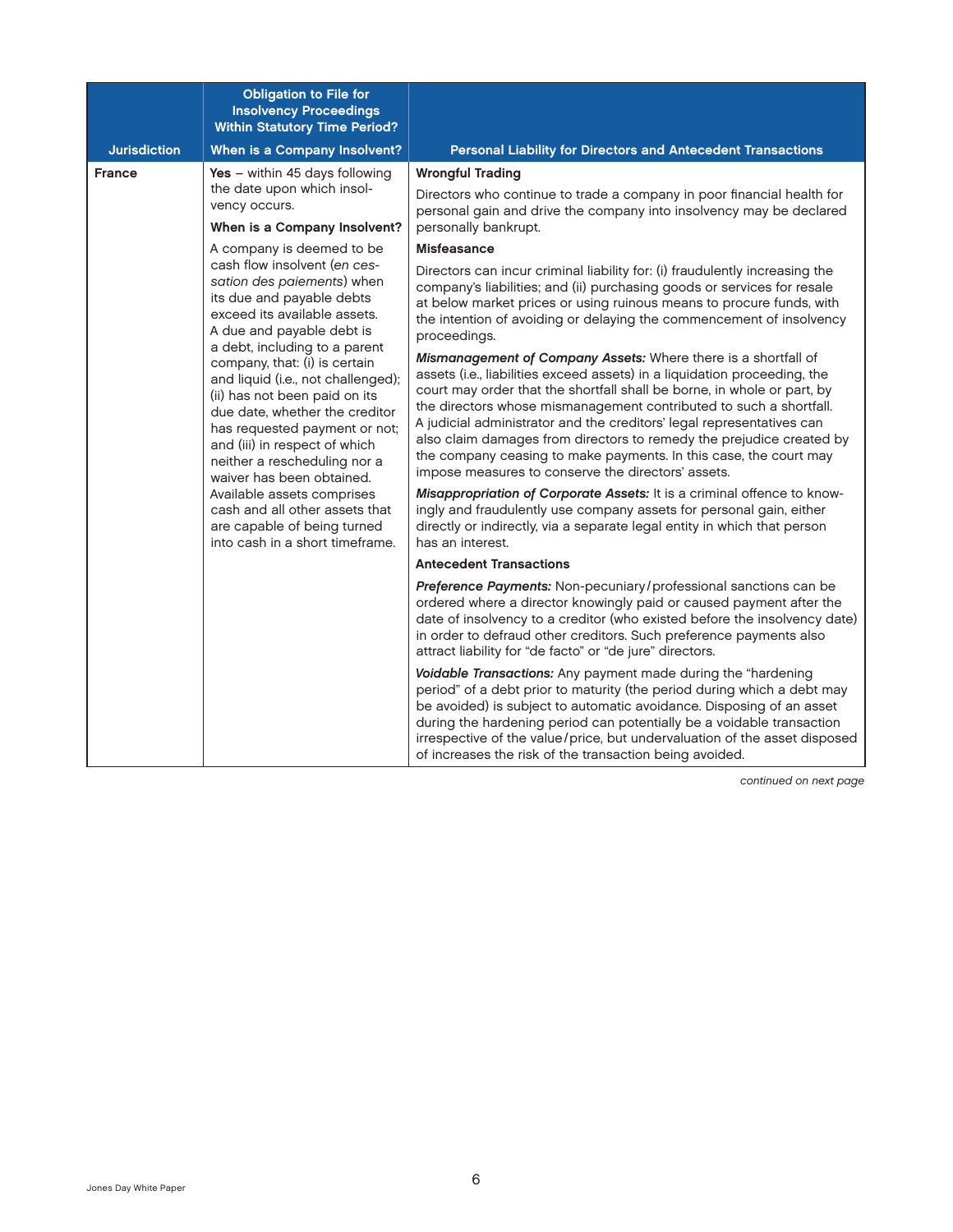<span id="page-8-0"></span>

|                     | <b>Obligation to File for</b><br><b>Insolvency Proceedings</b><br><b>Within Statutory Time Period?</b>                                                                                                                                                                                                                                               |                                                                                                                                                                                                                                                                                                                                                                                                                                                                                                                                                                                                                                                                                                                                                                                                                                                                                                     |
|---------------------|------------------------------------------------------------------------------------------------------------------------------------------------------------------------------------------------------------------------------------------------------------------------------------------------------------------------------------------------------|-----------------------------------------------------------------------------------------------------------------------------------------------------------------------------------------------------------------------------------------------------------------------------------------------------------------------------------------------------------------------------------------------------------------------------------------------------------------------------------------------------------------------------------------------------------------------------------------------------------------------------------------------------------------------------------------------------------------------------------------------------------------------------------------------------------------------------------------------------------------------------------------------------|
| <b>Jurisdiction</b> | When is a Company Insolvent?                                                                                                                                                                                                                                                                                                                         | <b>Personal Liability for Directors and Antecedent Transactions</b>                                                                                                                                                                                                                                                                                                                                                                                                                                                                                                                                                                                                                                                                                                                                                                                                                                 |
| <b>Italy</b>        | No                                                                                                                                                                                                                                                                                                                                                   | <b>Wrongful Trading</b>                                                                                                                                                                                                                                                                                                                                                                                                                                                                                                                                                                                                                                                                                                                                                                                                                                                                             |
|                     | When is a Company Insolvent?                                                                                                                                                                                                                                                                                                                         | Directors can incur personal liability if assets become insufficient to                                                                                                                                                                                                                                                                                                                                                                                                                                                                                                                                                                                                                                                                                                                                                                                                                             |
|                     | Under current legislation, a<br>company is deemed insolvent<br>when it is unable to settle its<br>payment obligations when<br>due on a regular basis. If a<br>company is insolvent accord-<br>ing to this definition, it can<br>be required to be declared<br>bankrupt and become subject<br>to bankruptcy proceedings.                              | satisfy the claims of creditors, or if directors do not manage the com-<br>pany's assets conservatively when its share capital falls below certain<br>thresholds.                                                                                                                                                                                                                                                                                                                                                                                                                                                                                                                                                                                                                                                                                                                                   |
|                     |                                                                                                                                                                                                                                                                                                                                                      | <b>COVID-19 Measures:</b> Until 31 December 2020, the following will not apply:<br>(i) rules triggered by shareholders' equity falling below certain minimum<br>thresholds and requiring, depending on the circumstances, a reduc-<br>tion in share capital, an injection of new equity or the winding up of<br>the company; and (ii) provisions regarding the statutory subordination<br>of shareholder loans to other debt and the claw-back of shareholder<br>loans repaid in the 12 months before the company is required to be<br>declared bankrupt.                                                                                                                                                                                                                                                                                                                                           |
|                     | Pursuant to the New Italian<br>Insolvency Code (to be                                                                                                                                                                                                                                                                                                | <b>Misfeasance</b>                                                                                                                                                                                                                                                                                                                                                                                                                                                                                                                                                                                                                                                                                                                                                                                                                                                                                  |
|                     | enacted on 1 September 2021<br>under the current sched-<br>ule), a pool of experts shall<br>establish a list of specific                                                                                                                                                                                                                             | Fraudulent and wrongful bankruptcy, illegal incurrence of credit and<br>preferential payments (amongst other things) are criminal offences<br>and may trigger criminal liability for directors if the company files for<br>insolvency.                                                                                                                                                                                                                                                                                                                                                                                                                                                                                                                                                                                                                                                              |
|                     | economic/financial red flags                                                                                                                                                                                                                                                                                                                         | <b>Antecedent Transactions</b>                                                                                                                                                                                                                                                                                                                                                                                                                                                                                                                                                                                                                                                                                                                                                                                                                                                                      |
|                     | (or crisis indicators) to be peri-<br>odically reviewed and updated.<br>In the event of such red flags,<br>directors and auditors will have<br>to promptly carry out any mea-<br>sures necessary to remediate<br>the crisis in the context of an<br>early-warning proceeding in<br>order to avoid insolvency (and<br>likely bankruptcy proceedings). | Certain transactions with the debtor may be clawed back, unless the<br>counterparty proves that it was not aware of the debtor's insolvency.<br>These include: (i) "onerous transactions" entered into with the debtor<br>in the year before the insolvency declaration (i.e., where the liabilities<br>incurred by the debtor exceed the consideration it receives by 25% or<br>more); (ii) payments of matured debts made by the debtor not in cash<br>or by other customary means of payment in the year before the insol-<br>vency declaration; (iii) pledges and mortgages granted by the debtor<br>in the year before the insolvency declaration in order to secure existing<br>(but not matured) debts; and (iv) pledges and judicial and/or voluntary<br>mortgages granted by the insolvent entity in the six months before the<br>insolvency declaration in order to secure matured debts. |
|                     |                                                                                                                                                                                                                                                                                                                                                      | Payments of matured debts, onerous transactions and priority rights (i.e.,<br>security) granted in relation to debts (even those of third parties) simul-<br>taneously arising, entered into or made within the six months prior to the<br>insolvency declaration may be clawed back if the insolvency receiver<br>proves (also by way of presumptions) that the counterparty was aware<br>of the insolvent entity's insolvency.                                                                                                                                                                                                                                                                                                                                                                                                                                                                    |
|                     |                                                                                                                                                                                                                                                                                                                                                      | COVID-19 Measures: The period from 9 March 2020 to 30 June 2020<br>shall not be taken into account for the purposes of calculating the<br>terms applicable to the commencement of claw-back actions (i.e., three<br>years from the insolvency declaration or in any case five years from the<br>date of the transaction to be clawed back).                                                                                                                                                                                                                                                                                                                                                                                                                                                                                                                                                         |
|                     |                                                                                                                                                                                                                                                                                                                                                      | Holding Company Liability: Directors of a holding company may be<br>liable to the creditors of another company of the group subject to the<br>holding company's direction and coordination (direzione e coordina-<br>mento) and/or controlled by it if such creditors' claims have been preju-<br>diced by the activities of the directors of such holding company. Note:<br>Under Italian law, a group of companies is never considered as a single<br>(i.e., stand-alone) legal entity.                                                                                                                                                                                                                                                                                                                                                                                                           |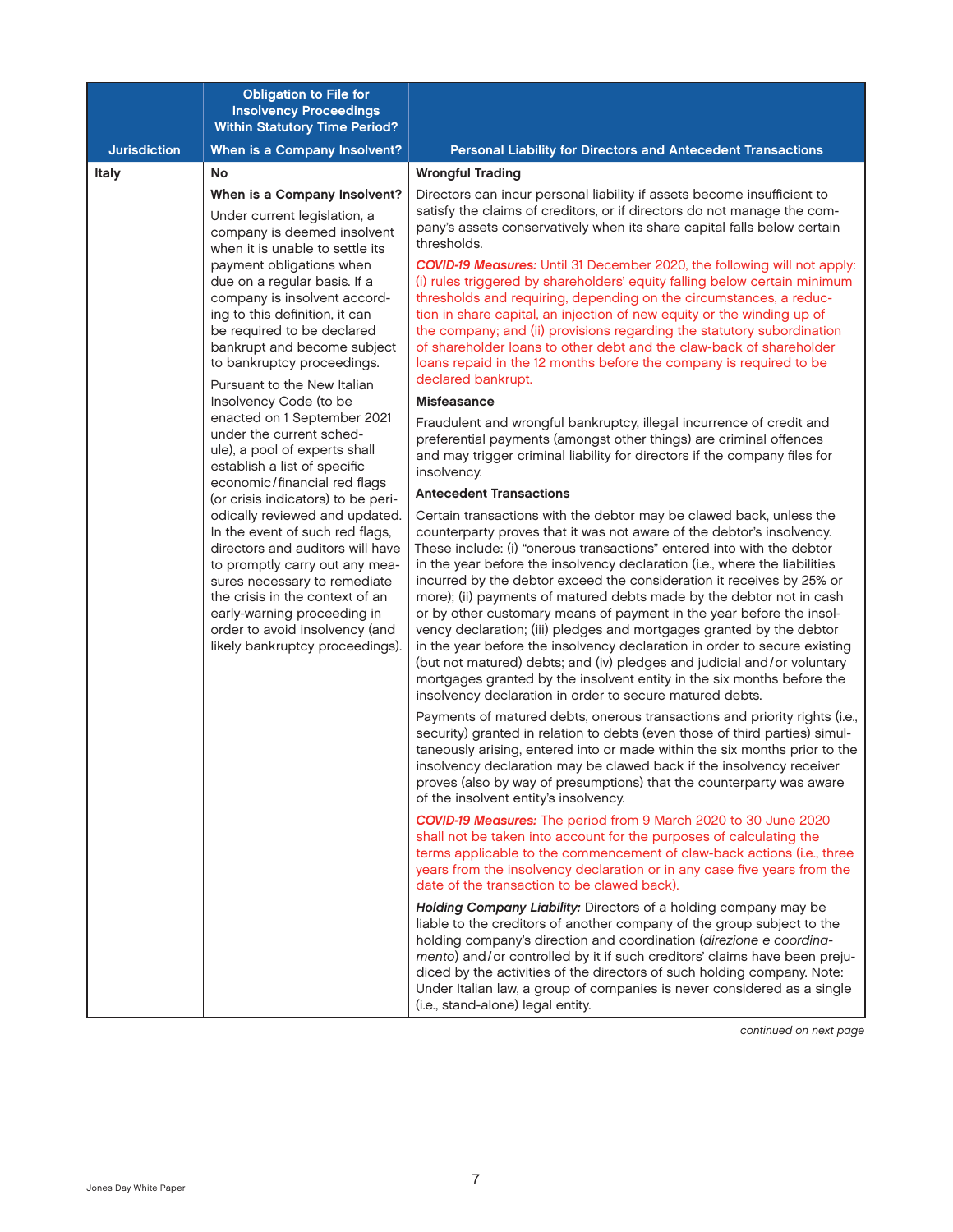<span id="page-9-0"></span>

| <b>Jurisdiction</b><br>When is a Company Insolvent?<br><b>Personal Liability for Directors and Antecedent Transactions</b><br>Yes $-$ within one month of<br><b>Belgium</b><br><b>Wrongful Trading</b><br>being in a "state of insolvency."<br>Directors can incur personal liability for continuing to trade when there<br>is no reasonable prospect of avoiding insolvency and may be held<br><b>COVID-19 Measures: Royal</b><br>Decree n°15 provided for a<br>liable for the shortfall of assets.<br>temporary suspension of insol-<br><b>COVID-19 Measures:</b> Despite the moratorium, debtors were still obliged<br>vencies from 24 April 2020 to<br>17 June 2020 inclusive. Since<br>porarily suspended. Interest on debt and arrears continued to accrue<br>then, there has been an unof-<br>and became due when the moratorium ended.<br>ficial moratorium granted by<br><b>Misfeasance</b><br>tax and social security authori-<br>ties in respect of their claims<br>Mismanagement: Directors are liable for any shortcomings in their<br>which are often the cause of<br>management and are jointly and severally liable to the company or<br>insolvency.<br>company's articles of association (e.g., a failure to call a shareholders'<br>The formal moratorium had<br>meeting where the company satisfies the Net Asset Value Test).<br>applied only to companies<br>that were healthy (i.e., not in<br>fall of assets, a director may be held personally liable for the liabilities<br>default) as of 18 March 2020<br>but were experiencing difficul-<br>the director committed serious misconduct which contributed to the<br>ties caused by COVID-19. The<br>courts decided whether a<br>company's insolvency.<br>debtor could benefit from it.<br><b>Criminal Liability:</b> Directors may be held criminally liable for (amongst<br>other things): (i) not filing for insolvency within the statutory time limit;<br>The moratorium protected<br>companies from: (i) all asset<br>seizures (except preven-<br>creditor to the detriment of others, in each case, with the intention of<br>tive seizures on real estate);<br>postponing the insolvency order.<br>(ii) being declared insolvent<br><b>Antecedent Transactions</b><br>upon request by their credi-<br>Certain transactions or payments made during a specified period<br>tors (although they could still<br>before the company's insolvency may be declared ineffective against<br>be declared insolvent at the<br>its creditors, including where: (i) the counterparty was (or should have<br>request of the public prosecu-<br>been) aware of the company's insolvency; and/or (ii) the consideration<br>tor's office, or with the agree-<br>given by the debtor substantially exceeded the consideration received<br>ment of the debtor itself);<br>from the counterparty. A transaction or payment entered into with the<br>(iii) existing contracts being<br>intent to defraud creditors is not effective against them, regardless of<br>terminated due to non-pay-<br>when it took place.<br>ment (except employment con-<br>Other<br>tracts); and (iv) the obligation<br>to file for insolvency.<br><b>Net Asset Value Test:</b> When a company's net asset value is less than<br>The Belgian Government has<br>recently agreed to implement<br>a new moratorium on insolven-<br>company should be dissolved.<br>cies. If it comes into force, the<br>new moratorium would apply<br>until 31 January 2021.<br>When is a Company Insolvent?<br>A "state of insolvency" arises<br>where the company is:<br>(i) unable to pay its debts (and<br>there is no reasonable pros-<br>pect that it will be able to pay<br>its debts in the near future);<br>and (ii) unable to obtain credit<br>(i.e., the company cannot find<br>new sources of financing | <b>Obligation to File for</b><br><b>Insolvency Proceedings</b><br><b>Within Statutory Time Period?</b> |                                                                                                                                                    |
|------------------------------------------------------------------------------------------------------------------------------------------------------------------------------------------------------------------------------------------------------------------------------------------------------------------------------------------------------------------------------------------------------------------------------------------------------------------------------------------------------------------------------------------------------------------------------------------------------------------------------------------------------------------------------------------------------------------------------------------------------------------------------------------------------------------------------------------------------------------------------------------------------------------------------------------------------------------------------------------------------------------------------------------------------------------------------------------------------------------------------------------------------------------------------------------------------------------------------------------------------------------------------------------------------------------------------------------------------------------------------------------------------------------------------------------------------------------------------------------------------------------------------------------------------------------------------------------------------------------------------------------------------------------------------------------------------------------------------------------------------------------------------------------------------------------------------------------------------------------------------------------------------------------------------------------------------------------------------------------------------------------------------------------------------------------------------------------------------------------------------------------------------------------------------------------------------------------------------------------------------------------------------------------------------------------------------------------------------------------------------------------------------------------------------------------------------------------------------------------------------------------------------------------------------------------------------------------------------------------------------------------------------------------------------------------------------------------------------------------------------------------------------------------------------------------------------------------------------------------------------------------------------------------------------------------------------------------------------------------------------------------------------------------------------------------------------------------------------------------------------------------------------------------------------------------------------------------------------------------------------------------------------------------------------------------------------------------------------------------------------------------------------------------------------------------------------------------------------------------------------------------------------------------------------------------------------------------------------------------------------------------------------------------------------------------------------------------------------------------------------------------------------------------------------------------------------------------|--------------------------------------------------------------------------------------------------------|----------------------------------------------------------------------------------------------------------------------------------------------------|
|                                                                                                                                                                                                                                                                                                                                                                                                                                                                                                                                                                                                                                                                                                                                                                                                                                                                                                                                                                                                                                                                                                                                                                                                                                                                                                                                                                                                                                                                                                                                                                                                                                                                                                                                                                                                                                                                                                                                                                                                                                                                                                                                                                                                                                                                                                                                                                                                                                                                                                                                                                                                                                                                                                                                                                                                                                                                                                                                                                                                                                                                                                                                                                                                                                                                                                                                                                                                                                                                                                                                                                                                                                                                                                                                                                                                                                          |                                                                                                        |                                                                                                                                                    |
|                                                                                                                                                                                                                                                                                                                                                                                                                                                                                                                                                                                                                                                                                                                                                                                                                                                                                                                                                                                                                                                                                                                                                                                                                                                                                                                                                                                                                                                                                                                                                                                                                                                                                                                                                                                                                                                                                                                                                                                                                                                                                                                                                                                                                                                                                                                                                                                                                                                                                                                                                                                                                                                                                                                                                                                                                                                                                                                                                                                                                                                                                                                                                                                                                                                                                                                                                                                                                                                                                                                                                                                                                                                                                                                                                                                                                                          |                                                                                                        |                                                                                                                                                    |
|                                                                                                                                                                                                                                                                                                                                                                                                                                                                                                                                                                                                                                                                                                                                                                                                                                                                                                                                                                                                                                                                                                                                                                                                                                                                                                                                                                                                                                                                                                                                                                                                                                                                                                                                                                                                                                                                                                                                                                                                                                                                                                                                                                                                                                                                                                                                                                                                                                                                                                                                                                                                                                                                                                                                                                                                                                                                                                                                                                                                                                                                                                                                                                                                                                                                                                                                                                                                                                                                                                                                                                                                                                                                                                                                                                                                                                          |                                                                                                        | to pay their debts-it was only the enforcement of debts that was tem-                                                                              |
|                                                                                                                                                                                                                                                                                                                                                                                                                                                                                                                                                                                                                                                                                                                                                                                                                                                                                                                                                                                                                                                                                                                                                                                                                                                                                                                                                                                                                                                                                                                                                                                                                                                                                                                                                                                                                                                                                                                                                                                                                                                                                                                                                                                                                                                                                                                                                                                                                                                                                                                                                                                                                                                                                                                                                                                                                                                                                                                                                                                                                                                                                                                                                                                                                                                                                                                                                                                                                                                                                                                                                                                                                                                                                                                                                                                                                                          |                                                                                                        | third parties for any loss resulting from a breach of company law or the                                                                           |
|                                                                                                                                                                                                                                                                                                                                                                                                                                                                                                                                                                                                                                                                                                                                                                                                                                                                                                                                                                                                                                                                                                                                                                                                                                                                                                                                                                                                                                                                                                                                                                                                                                                                                                                                                                                                                                                                                                                                                                                                                                                                                                                                                                                                                                                                                                                                                                                                                                                                                                                                                                                                                                                                                                                                                                                                                                                                                                                                                                                                                                                                                                                                                                                                                                                                                                                                                                                                                                                                                                                                                                                                                                                                                                                                                                                                                                          |                                                                                                        | Mismanagement Causing the Insolvency: In an insolvency with a short-<br>of the company up to the amount of the shortfall if it is established that |
|                                                                                                                                                                                                                                                                                                                                                                                                                                                                                                                                                                                                                                                                                                                                                                                                                                                                                                                                                                                                                                                                                                                                                                                                                                                                                                                                                                                                                                                                                                                                                                                                                                                                                                                                                                                                                                                                                                                                                                                                                                                                                                                                                                                                                                                                                                                                                                                                                                                                                                                                                                                                                                                                                                                                                                                                                                                                                                                                                                                                                                                                                                                                                                                                                                                                                                                                                                                                                                                                                                                                                                                                                                                                                                                                                                                                                                          |                                                                                                        | (ii) incurring excessive indebtedness; and (iii) preferring payment of one                                                                         |
|                                                                                                                                                                                                                                                                                                                                                                                                                                                                                                                                                                                                                                                                                                                                                                                                                                                                                                                                                                                                                                                                                                                                                                                                                                                                                                                                                                                                                                                                                                                                                                                                                                                                                                                                                                                                                                                                                                                                                                                                                                                                                                                                                                                                                                                                                                                                                                                                                                                                                                                                                                                                                                                                                                                                                                                                                                                                                                                                                                                                                                                                                                                                                                                                                                                                                                                                                                                                                                                                                                                                                                                                                                                                                                                                                                                                                                          |                                                                                                        |                                                                                                                                                    |
|                                                                                                                                                                                                                                                                                                                                                                                                                                                                                                                                                                                                                                                                                                                                                                                                                                                                                                                                                                                                                                                                                                                                                                                                                                                                                                                                                                                                                                                                                                                                                                                                                                                                                                                                                                                                                                                                                                                                                                                                                                                                                                                                                                                                                                                                                                                                                                                                                                                                                                                                                                                                                                                                                                                                                                                                                                                                                                                                                                                                                                                                                                                                                                                                                                                                                                                                                                                                                                                                                                                                                                                                                                                                                                                                                                                                                                          |                                                                                                        |                                                                                                                                                    |
|                                                                                                                                                                                                                                                                                                                                                                                                                                                                                                                                                                                                                                                                                                                                                                                                                                                                                                                                                                                                                                                                                                                                                                                                                                                                                                                                                                                                                                                                                                                                                                                                                                                                                                                                                                                                                                                                                                                                                                                                                                                                                                                                                                                                                                                                                                                                                                                                                                                                                                                                                                                                                                                                                                                                                                                                                                                                                                                                                                                                                                                                                                                                                                                                                                                                                                                                                                                                                                                                                                                                                                                                                                                                                                                                                                                                                                          |                                                                                                        |                                                                                                                                                    |
|                                                                                                                                                                                                                                                                                                                                                                                                                                                                                                                                                                                                                                                                                                                                                                                                                                                                                                                                                                                                                                                                                                                                                                                                                                                                                                                                                                                                                                                                                                                                                                                                                                                                                                                                                                                                                                                                                                                                                                                                                                                                                                                                                                                                                                                                                                                                                                                                                                                                                                                                                                                                                                                                                                                                                                                                                                                                                                                                                                                                                                                                                                                                                                                                                                                                                                                                                                                                                                                                                                                                                                                                                                                                                                                                                                                                                                          |                                                                                                        | half of its capital, the directors must convene a meeting of shareholders<br>within two months to discuss whether the business can continue or the |
|                                                                                                                                                                                                                                                                                                                                                                                                                                                                                                                                                                                                                                                                                                                                                                                                                                                                                                                                                                                                                                                                                                                                                                                                                                                                                                                                                                                                                                                                                                                                                                                                                                                                                                                                                                                                                                                                                                                                                                                                                                                                                                                                                                                                                                                                                                                                                                                                                                                                                                                                                                                                                                                                                                                                                                                                                                                                                                                                                                                                                                                                                                                                                                                                                                                                                                                                                                                                                                                                                                                                                                                                                                                                                                                                                                                                                                          |                                                                                                        |                                                                                                                                                    |
| and/or its creditors refuse to<br>grant a moratorium).                                                                                                                                                                                                                                                                                                                                                                                                                                                                                                                                                                                                                                                                                                                                                                                                                                                                                                                                                                                                                                                                                                                                                                                                                                                                                                                                                                                                                                                                                                                                                                                                                                                                                                                                                                                                                                                                                                                                                                                                                                                                                                                                                                                                                                                                                                                                                                                                                                                                                                                                                                                                                                                                                                                                                                                                                                                                                                                                                                                                                                                                                                                                                                                                                                                                                                                                                                                                                                                                                                                                                                                                                                                                                                                                                                                   |                                                                                                        |                                                                                                                                                    |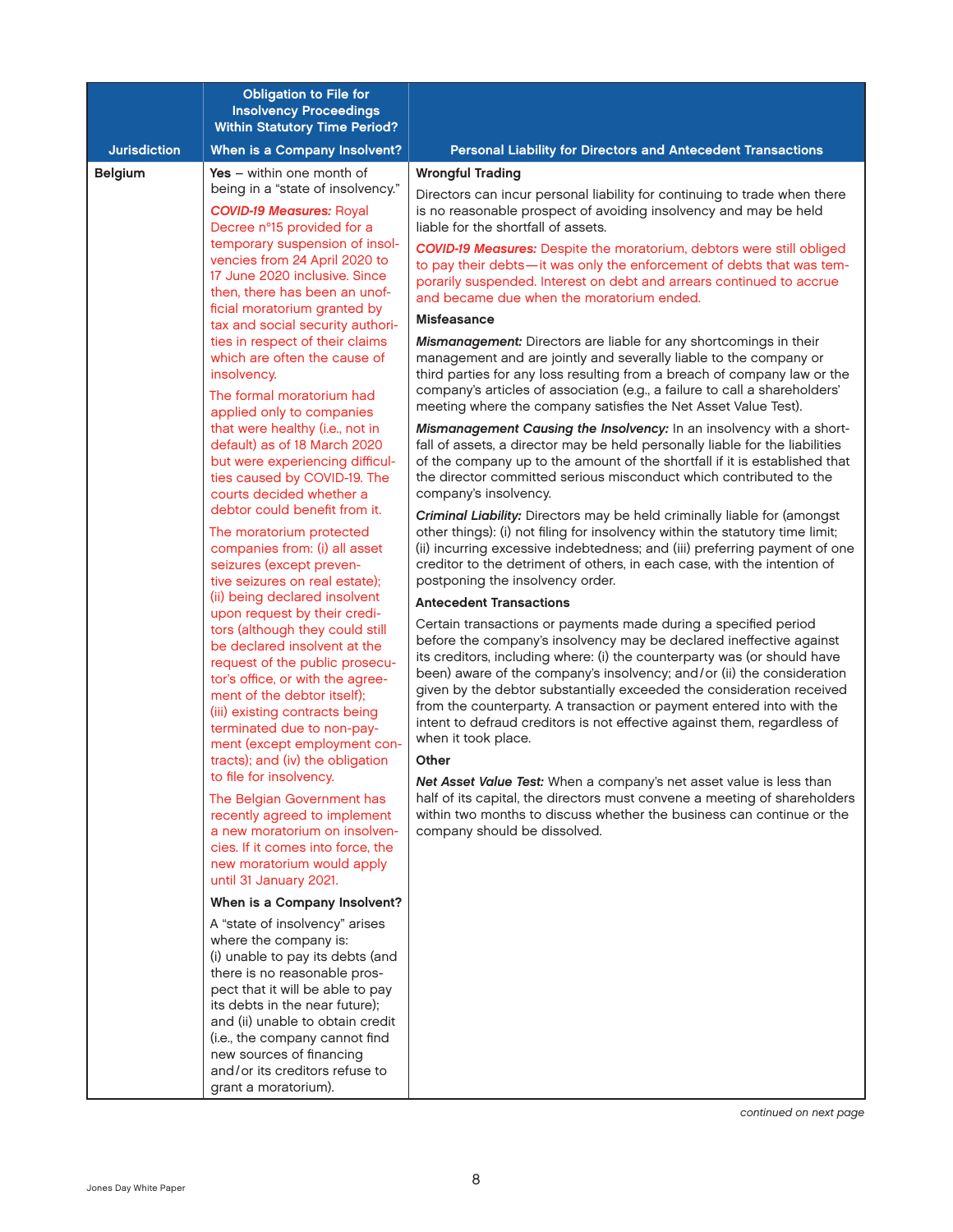<span id="page-10-0"></span>

|                     | <b>Obligation to File for</b><br><b>Insolvency Proceedings</b><br><b>Within Statutory Time Period?</b>                                                                                         |                                                                                                                                                                                                                                                                                                                                                                                             |
|---------------------|------------------------------------------------------------------------------------------------------------------------------------------------------------------------------------------------|---------------------------------------------------------------------------------------------------------------------------------------------------------------------------------------------------------------------------------------------------------------------------------------------------------------------------------------------------------------------------------------------|
| <b>Jurisdiction</b> | When is a Company Insolvent?                                                                                                                                                                   | <b>Personal Liability for Directors and Antecedent Transactions</b>                                                                                                                                                                                                                                                                                                                         |
| Spain               | Yes $-$ within two months of the<br>date on which the directors<br>knew or should have known of<br>the company's insolvency.<br><b>COVID-19 Measures: A com-</b><br>pany in insolvency is not  | <b>Wrongful Trading</b><br>Failure to File for Insolvency in Time: Failure to comply with the duty<br>to file for insolvency within the statutory timeframe can entail personal<br>liability for directors. Directors' liability will be assessed on a case-<br>by-case basis taking into account the eventual damage that the delay<br>in filing may have caused to creditors.             |
|                     | bound to file for insolvency<br>until 14 March 2021. In addi-<br>tion, in connection with the<br>duty to procure the company's<br>winding up, losses incurred<br>during 2020 will not be taken | Failure to Procure the Company's Winding Up in Time: In addition, if the<br>net equity of a company is less than one-half of its share capital, the<br>directors are required to convene a shareholders' meeting to wind up<br>the company. The directors can incur personal liability for the debts<br>of the company if they fail to do so.                                               |
|                     | into account for the purposes<br>of determining whether the net<br>equity of the company is less<br>than half of its share capital.                                                            | <b>COVID-19 Measures:</b> The duties to file for insolvency and to procure<br>the company's winding up are impacted by several provisions enacted<br>in connection with the COVID-19 crisis-please see the note in the<br>left column.                                                                                                                                                      |
|                     | When is a Company Insolvent?                                                                                                                                                                   | <b>Misfeasance</b>                                                                                                                                                                                                                                                                                                                                                                          |
|                     | A company is deemed insol-<br>vent when it is unable to settle<br>its payment obligations when<br>due on a regular basis.                                                                      | Directors may be liable for any damages caused to the company, the<br>shareholders or the creditors as a result of acts or omissions in breach<br>of the law, the by-laws or their fiduciary duties of loyalty and diligence.<br>However, liability arising from failure to pay debts is unlikely if the com-<br>pany opens formal insolvency proceedings.                                  |
|                     |                                                                                                                                                                                                | Directors may face imprisonment and fines if, while the company is<br>insolvent or financially distressed, they inter alia conceal, damage or<br>destroy the company's assets or make unjustified transfers of funds.                                                                                                                                                                       |
|                     |                                                                                                                                                                                                | Directors may be held liable for actions or omissions amounting to<br>gross negligence or will ful misconduct that have generated or wors-<br>ened a company's insolvency (e.g., payments made to related persons<br>within two years of the onset of insolvency).                                                                                                                          |
|                     |                                                                                                                                                                                                | <b>Antecedent Transactions</b>                                                                                                                                                                                                                                                                                                                                                              |
|                     |                                                                                                                                                                                                | Transactions carried out within the two years prior to the onset of insol-<br>vency may be rescinded if they are deemed to be detrimental to the<br>insolvency estate. Transactions carried out with the aim of defrauding<br>creditors can be subject to challenge during the four years following<br>the date on which creditors knew or should have known of a fraudu-<br>lent transfer. |